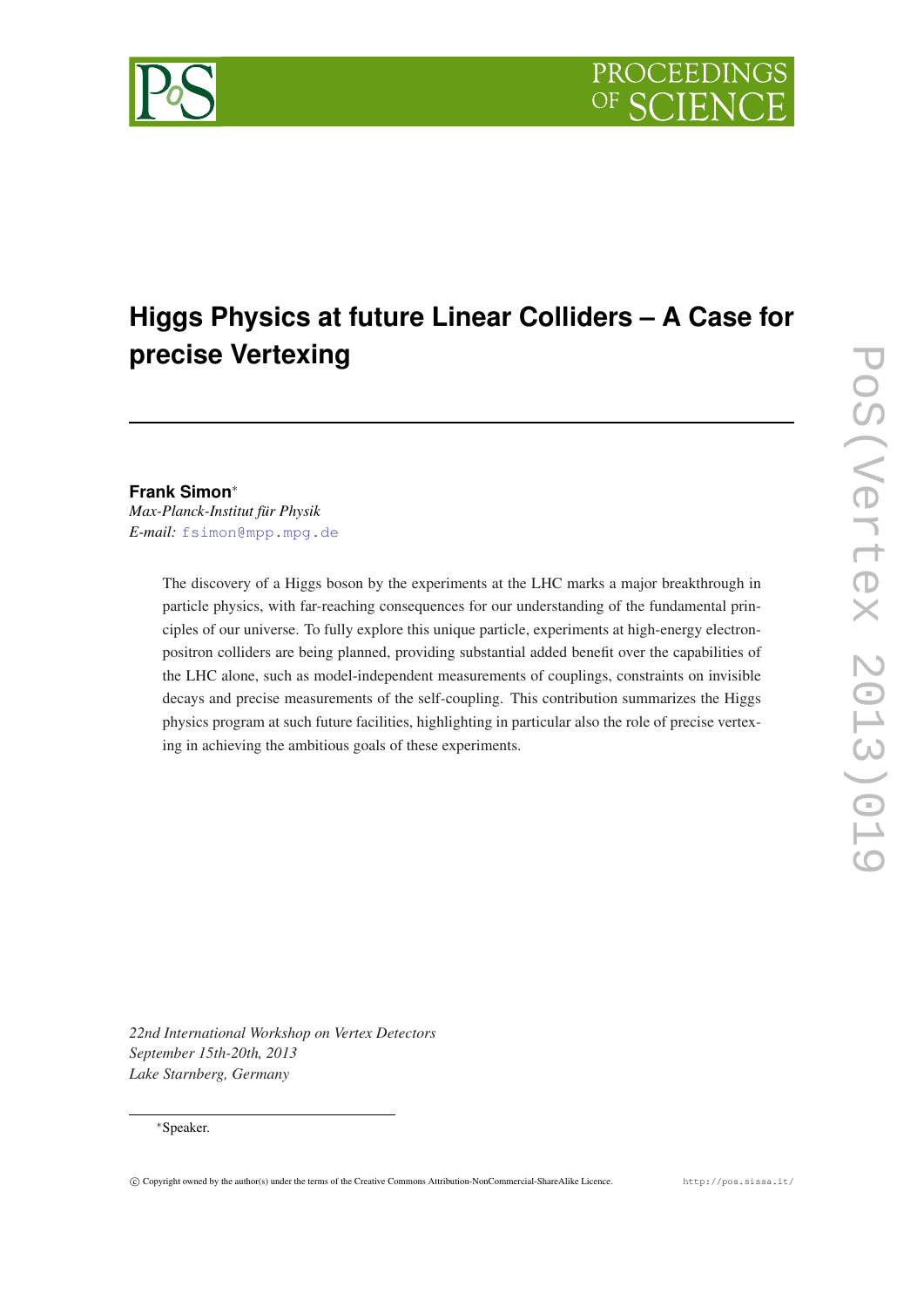# 1. Introduction

The discovery of a Higgs boson at the Large Hadron Collider [[1](#page-7-0), [2](#page-7-0)] has substantial consequences for our understanding of the structure of matter, calling for a detailed investigation of the properties and interactions of this particle. It is crucial to precisely establish its mass and its quantum numbers, its coupling to fermions, bosons and its self-coupling, and to determine if it is the single, fundamental scalar predicted by the Standard Model or if it is a part of a more extended Higgs sector, or a composite state bound by so-far unknown interactions. The mass of around 125 GeV provides for a large variety of final states with sufficiently large branching fractions, allowing detailed investigations of the mass dependence of the Higgs couplings at colliders.

Over the coming years, the LHC is expected to provide decisive answers on some of the questions outlined above. However, a full exploration of this new sector of particle physics will not be possible with the LHC alone. An energy-frontier  $e^+e^-$  collider operated at several different energies from 250 GeV up to the TeV region provides substantial additional precision in most areas of Higgs physics and enables measurements not possible at hadron colliders. Most notably, such a facility is capable of fully model-independent measurements of the couplings to bosons and fermions and a measurement of the total width. This increased precision will allow accurately identifying possible non-Standard Model Higgs sectors, which may manifest themselves in deviations of the couplings, which are expected at the percent level for gauge bosons and at the few 10% level for fermions in typical two-Higgs-doublet models [\[3\]](#page-7-0).

The full energy reach of such a Higgs program in  $e^+e^-$  collisions can only be covered by linear colliders, extending from the threshold of HZ production to the TeV and possibly the multi-TeV region. Two concepts for such a collider are currently being developed within the Linear Collider Collaboration, based on different acceleration schemes which result in different energy reaches. The International Linear Collider (ILC) [\[4\]](#page-7-0) is based on superconducting RF structures while the Compact Linear Collider (CLIC) [[5](#page-7-0)] uses normal-conducting two-beam acceleration technology. For the ILC, the technical design report has recently been completed, while for CLIC the conceptual design report was delivered in 2012, with the technical design phase still ongoing until 2018. The ILC is planned as a 500 GeV machine, starting at 250 GeV with several steps up to the nominal design energy, and an upgrade to 1 TeV. The higher acceleration gradient of the CLIC technology provides a reach up to 3 TeV, with the machine foreseen to be implemented in stages to maximize the physics potential.

These proceedings present an updated and extended version of [\[6\]](#page-7-0). In the following, the Higgs physics program at a Linear Collider at various energies will be outlined, naturally divided by the physics accessible in the region below a center-of-mass energy of 500 GeV and the region of 500 GeV and above. The discussion is independent of the detailed choice of the machine technology or the detector concept. The results presented here are based on detailed detector simulations performed in the context of the ILC and CLIC physics and detector studies, and are taken from recent reports [[7](#page-7-0), [8](#page-8-0), [9\]](#page-8-0), partially with recent updates for the currently ongoing P5 process in the United States. In addition, the detector requirements, in particular concerning the vertex detector, originating from this physics program are summarized.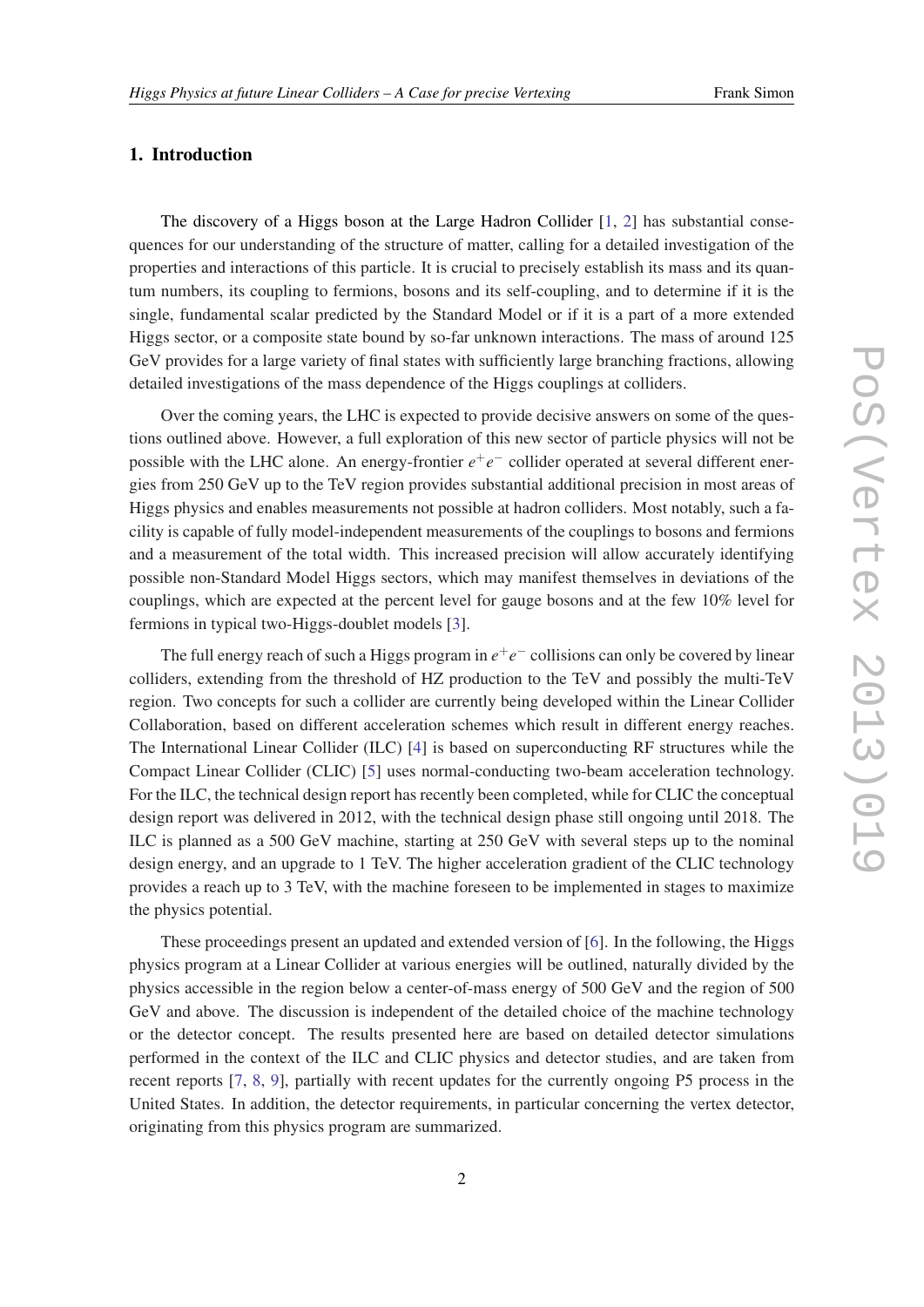

Figure 1: Higgs production in  $e^+e^-$  annihilation. Top Row: The two leading processes, Higgs-strahlung and the fusion process. and vector boson fusion. Bottom row: Top-Higgs production and double Higgs production in the strahlungs-

# 2. Higgs Production at Linear Colliders

Higgs bosons are produced in  $e^+e^-$  collisions by two main processes, the s-channel Higgsexpresses, the sections for the Boundary of the main processes, allow enable to be selected based of the intervals of the intervals of the intervals of the intervals of the intervals of the intervals of the intervals of th strahlung process where the Higgs boson is radiated off a Z boson, and the t-channel W boson fusion process, as shown in the top row of Figure 1. LHC has provided evidence for the co pling of the new boson to both W and Z bosons [1, [2\]](#page-7-0), confirming that these production mechanisms are accessible. At low center-of-mass energies, the process  $e^+e^- \rightarrow ZH$  dominates, with a  $t_{\text{max}}$  system movimum at announced in  $250 \text{ GeV}$ , these this anses section falls meight with strathlung cross section, regardless of the Higgs boson decay modes; it would be equal the Higgs boson of the Higgs boson of the Higgs boson of the Higgs boson of the Higgs boson of the Higgs boson of the Higgs boson of th creasing energy, while the vector boson fusion cross-section increases logarithmically with energy, the  $e^+e^- \rightarrow H\nu\nu$  process dominates at energies above approximately 450 GeV for unpolarized beams, as illustrated in Figure [2](#page-3-0) left. Depending on energy and integrated luminosity,  $10^5$  to  $10^6$ Higgs bosons are expected to be produced at each energy stage, with the highest numbers reached  $\frac{1}{\sqrt{10}}$  ratio into into invisible states as low as 1%. The precisions actions achievable on the Higgs-strahlung cross-strahlung cross-strahlung cross-strahlung cross-strahlung cross-strahlung cross-strahlung cross-s at CLIC at 3 TeV due to the high production cross-section combined with the high instantaneous luminosity of a multi-TeV linear collider. of two opposite charged in the tent mass of Tierre 1. THC has maxided evidence for the equilibrium mass consistent with  $\sigma$ . fusion process, as shown in the top row of Figure 1. LHC has provided evidence for the coucross-section maximum at approximately 250 GeV. Since this cross-section falls rapidly with inthe  $e^+e^- \rightarrow H\nu\nu$  process dominates at energies above approximately 450 GeV for unpolarized The recoil mass study provides an absolute measurement of the total ZH production cross section and

At energies of 500 GeV and above additional processes, such as  $e^+e^- \rightarrow t\bar{t}H$   $e^+e^- \rightarrow Z\bar{t}$ At energies of 500 GeV and above, additional processes, such as  $e^+e^- \to t\bar{t}H$ ,  $e^+e^- \to ZHH$ and  $e^+e^- \rightarrow HHVV$  become accessible, illustrated in the bottom row of Figure 1. As shown in Figure 2 left, these processes have substantially lower cross-sections than the leading production Higher Evilyon and the H isomethical and the H isomethical process can be separated.<br>
However, and require high integrated luminosities for precise investigations. modes, and require high integrated luminosities for precise investigations.

Neglecting the Higgs decays into light quarks, one can also infer the branching ratio of H ! gg. Table 3 In general, the use of polarized beams, which is possible and foreseen at linear colliders, provides a substantial increase of the signal cross sections in particular in WW fusion processes, further where a babbon matrix of the bignal visible bookship in particular in which wished provesses, cannot Prediction are increased by a factor of two with electron  $(80\%)$  and positron  $(30\%)$ enhancing the potential for Higgs physics. For instance, the signal and background cross section of double Higgs production are increased by a factor of two with electron (80%) and positron (30%) polarization at 3 TeV.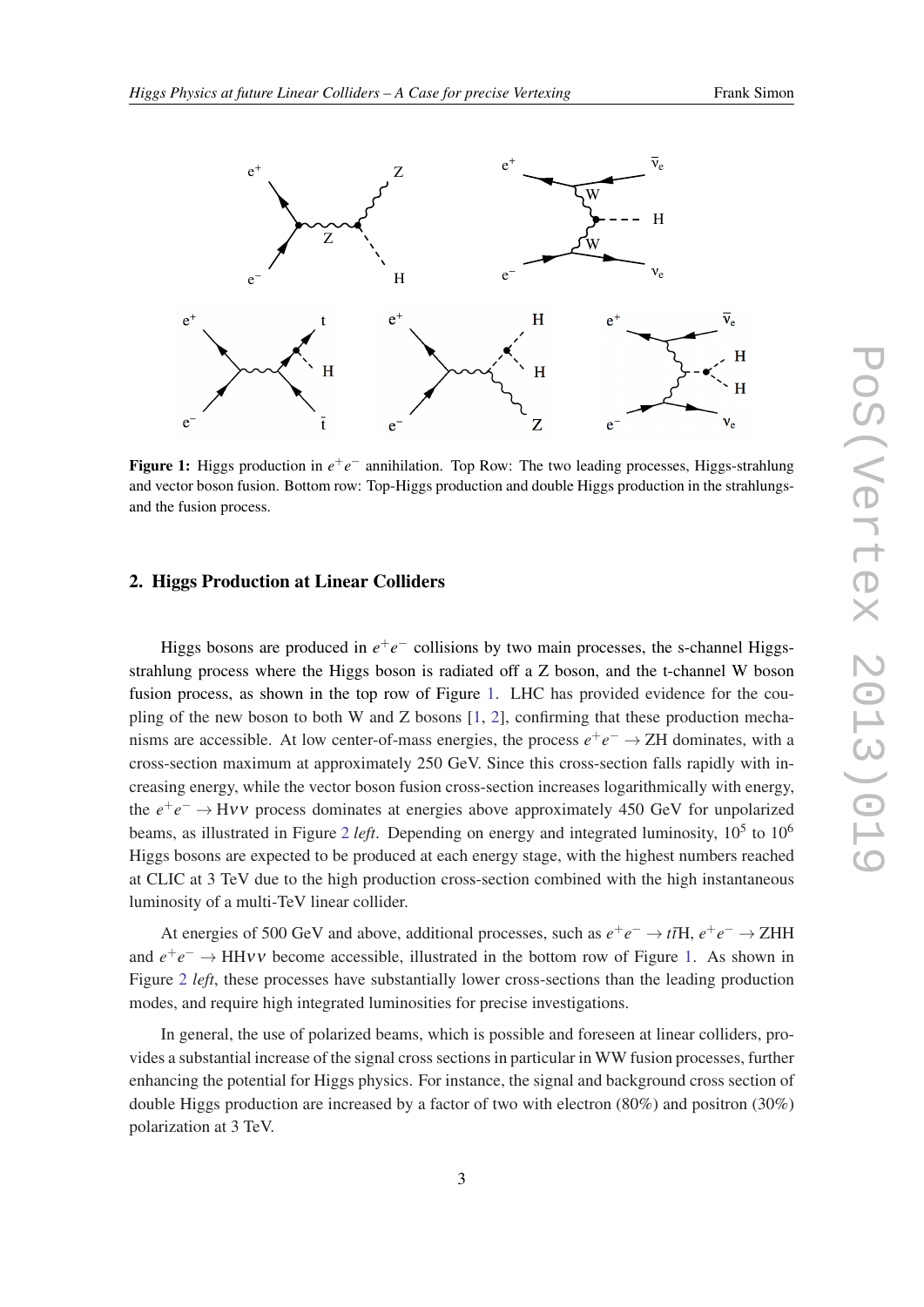

<span id="page-3-0"></span>

Figure 2: Left: Tree-level cross sections for various Higgs processes as a function of *e* +*e* <sup>−</sup> collision energy for unpolarized beams. Right: Recoil mass distribution for the process  $e^+e^- \to ZH \to \mu^+\mu^-X$  together with non-Higgs background at a center-of-mass energy of 250 GeV with an integrated luminosity of 250  $fb^{-1}$  (simulated with  $m_H = 120 \text{ GeV}$ ). The error bars show the expected statistical uncertainty at each point. Figure taken from [[10\]](#page-8-0).

## 3. Measurements below 500 GeV

The relatively clean environment and the well-defined collision energy at a linear collider together with the precise momentum resolution provided by the detectors allow to make a modelindependent measurement of the HZZ coupling in the Higgs-strahlung process. By reconstructing only the decay products of the Z boson, the cross-section of the ZH process can be determined through the recoil mass spectrum. The highest precision is achieved for  $Z \rightarrow \mu^+ \mu^-$ , as shown for the ILD detector at 250 GeV with an integrated luminosity of 250 fb−<sup>1</sup> in Figure 2 *right*. The distribution peaks at the Higgs mass, with the tail to higher masses due to the combined effects of initial state radiation and beamstrahlung on the center-of-mass energy of the  $e^+e^-$  annihilation.

At energies of 250 GeV and 350 GeV, a precision on the level of 2% on the cross-section of the Higgs-strahlung process, translating to a precision of  $1\%$  on the coupling  $g_{HZZ}$ , can be achieved when combining several decay modes of the Z, possibly including hadronic decays. Typically, the highest precision is achieved at 250 GeV, due to the higher resolution for lower-momentum muons and due to the higher cross-section, which is somewhat offset by the increased luminosity available at 350 GeV. With the same process, possible invisible decays of the Higgs boson can be constrained to below the 1% level.

The explicit reconstruction of the Higgs boson in addition to the recoiling Z boson permits the measurement of the branching fractions of the decays into *b* and *c* quarks, τ, WW<sup>\*</sup>, ZZ<sup>\*</sup> and gluons. For these measurements precise flavor tagging to separate *b* and *c* jets as well as light jets is crucial, in addition to excellent particle flow performance for the efficient identification of  $\tau$  leptons and for the reconstruction of hadronic W and Z decays. Due to more favorable background conditions and improved flavor tagging performance arising from higher boosts, a slightly higher precision is typically achieved at 350 GeV compared to 250 GeV for these measurements. The measurements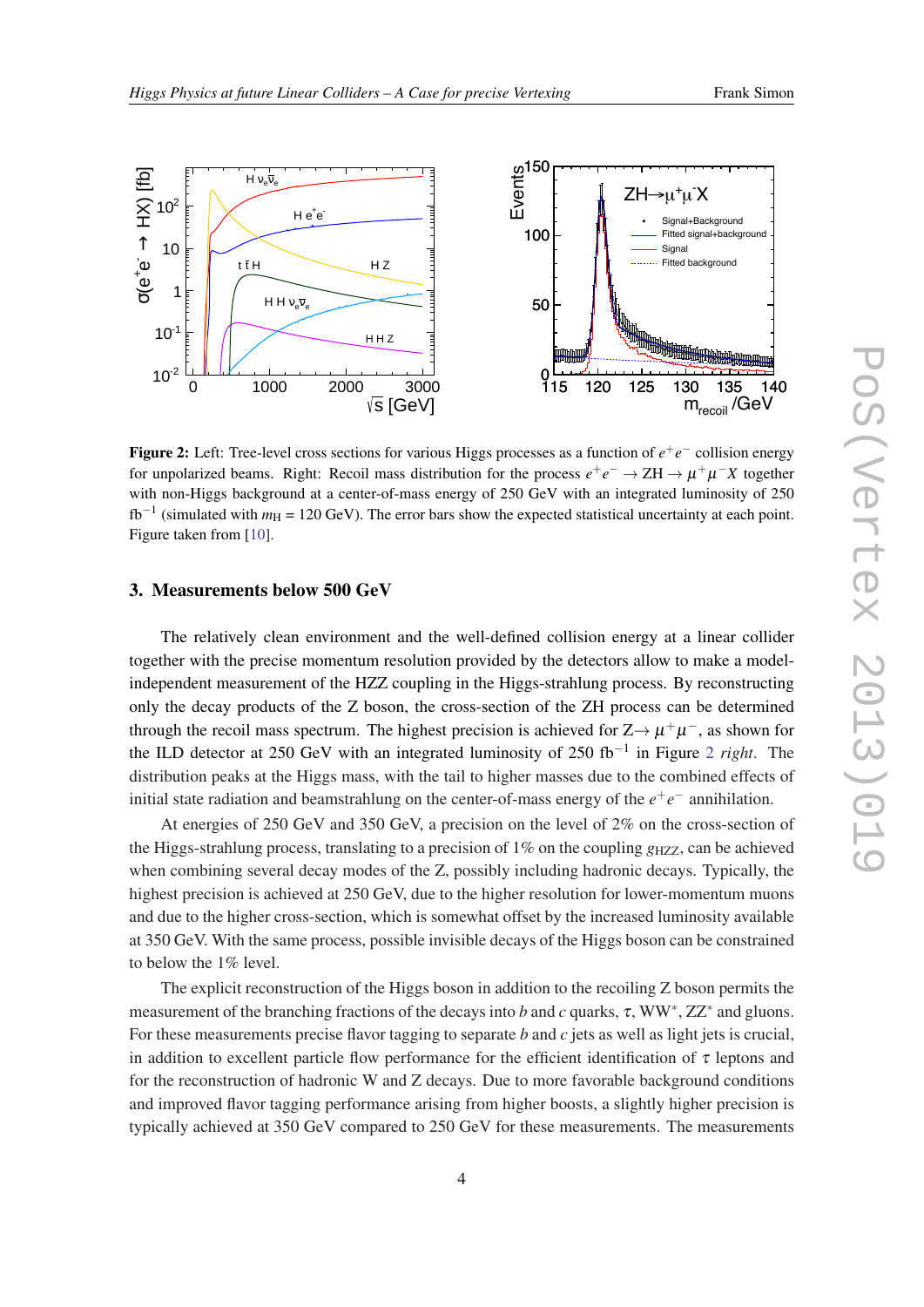of  $\sigma \times BR$  for the individual final states, together with the model-independent measurement of  $g_{HZZ}$ and the total width gives access to the couplings in a model-independent manner. The measured  $\sigma \times BR$  for a given process depends on

$$
\sigma(HZ, H\nu\nu) \times BR(XX) \propto g_{HVV} g_{HXX}/\Gamma_H,
$$
\n(3.1)

where  $g_{\text{HVV}}$  is the relevant coupling in the production process, with  $V = Z$  for the Higgs-strahlung process and V = W for WW fusion,  $g_{HXX}$  is the coupling to the final-state particles and  $\Gamma_H$  is the total width of the Higgs.

The width of the Higgs is too small to be measured directly from the line shape, but it can be extracted by measuring both production and decay via the same particles, using  $\Gamma_H \propto g_{HXX}^2/BR(H \to$ XX). In ZH production alone, this requires the measurement of the branching fraction of  $H \rightarrow ZZ^*$ . Due to the low branching fraction of this decay, a precise measurement of the total width is only possible when combining Higgs-strahlung and WW fusion measurements, which are accessible at energies around 350 GeV, exploiting  $\Gamma_H \propto \sigma(WW \text{ fusion})/BR(H \to WW^*)$ . Here, the total WW fusion cross section is determined from the model-independent measurement of the ZH crosssection and the two measurements of  $\sigma \times BR$  of  $H \rightarrow b\bar{b}$  in ZH and WW fusion, respectively.

From global fits to all measurements of  $\sigma$  and  $\sigma \times BR$ , the different couplings and the total width can be determined. For a model-independent extraction, the expected precision ranges from the 1% – 2% level for  $g_{HZZ}$ ,  $g_{HWW}$  and  $g_{Hb\bar{b}}$  to 2% to 3% for the other couplings with the exception of the rare decay  $H \to \mu^+\mu^-$ . Also the decay  $H \to gg$  will be measured with a precision of  $\sigma \times BR$  of slightly above 2%. While this can not be directly transformed to a coupling, it provides model-dependent sensitivity to the coupling to the top quark through loop contributions. The total width will be determined with a precision of approximately 5% with the same fits. If the modeldependence is given up and a fit strategy which is also applicable to hadron collider data is used [[11\]](#page-8-0), the uncertainties on the coupling deviations from their Standard Model expectation reduces substantially below 1% for most couplings, in particular when the high statistics available at high collision energies in the TeV and multi-TeV range are considered.

In addition to the measurement of the couplings, the measurement of the Higgs mass is possible with a precision around 30 MeV or better, both by direct reconstruction of the full final state, and by the measurement of the recoil spectrum. Furthermore, the cross-section behavior close to the production threshold and angular correlations of the decay products in the Higgs-strahlungsprocess are sensitive to the spin and quantum numbers and will yield a measurement of the spin and CP properties to a few percent.

## 4. Measurements at 500 GeV and up into the multi-TeV region

Energies of 500 GeV up to 1 TeV and above provide the possibility to directly measure the coupling of the Higgs to the top quark. QCD  $t\bar{t}$  bound state effects enhance the cross section at 500 GeV over the simple tree-level expectation shown in Figure [2](#page-3-0) *left*, making a measurement possible with polarized beams and integrated luminosities of 1 ab<sup>-1</sup>. At 1 TeV or above the top Yukawa coupling can be measured with sub-5% accuracy with polarized electron and positron beams.

The measurement of the tri-linear self-coupling provides direct access to the Higgs potential, and is thus important to establish the Higgs mechanism experimentally. The two double-Higgs pro-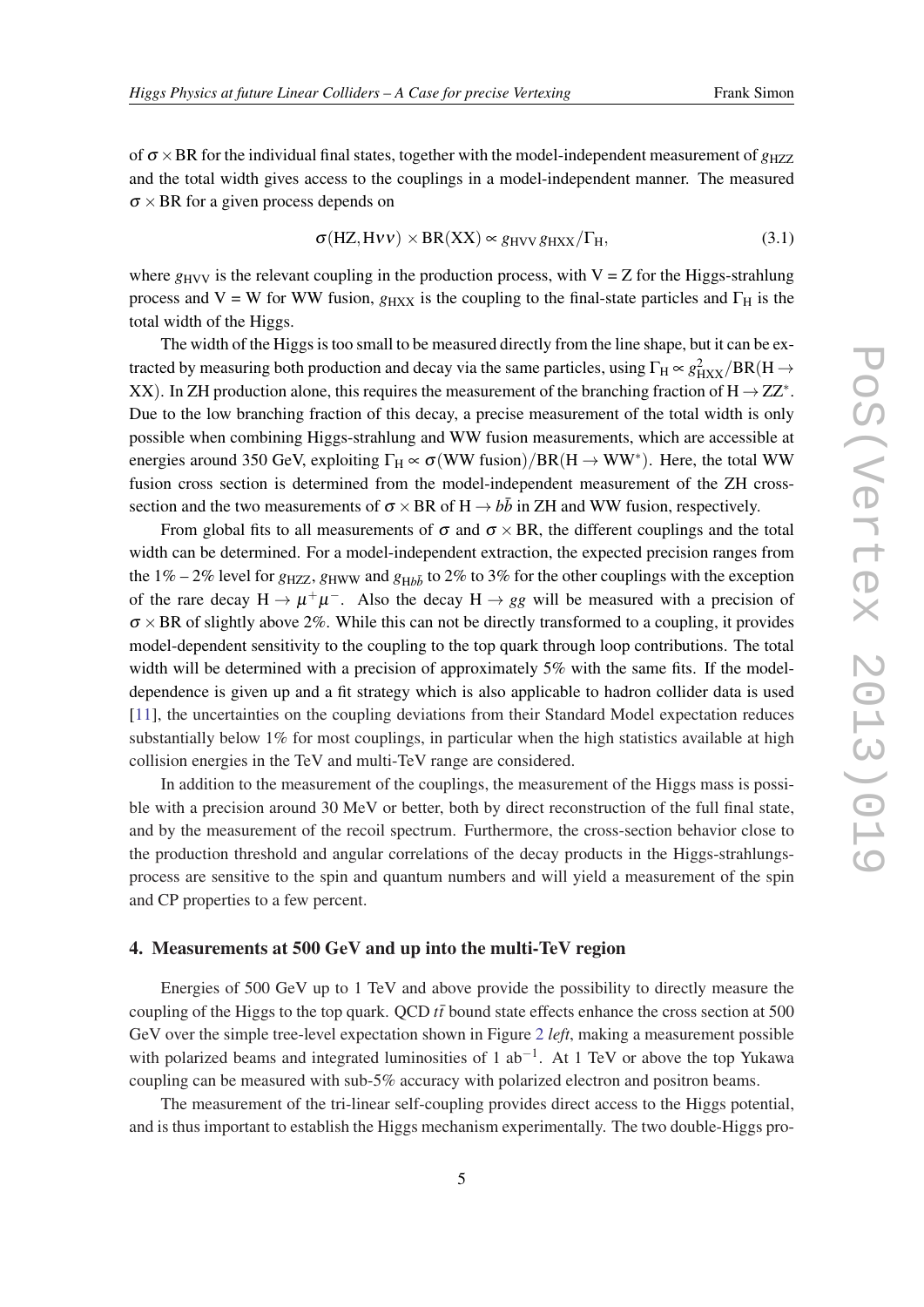

<span id="page-5-0"></span>

Figure 3: Illustration of a possible geometry for the vertex detector of a linear collider detector, here the three double-layer design of ILD. The figure also shows the mechanical support structures, using low-mass materials to reach the smallest possible material budget. Figure taken from [[7\]](#page-7-0).

duction processes,  $e^+e^- \to ZHH$  and  $e^+e^- \to HH\nu\nu$ , are available for measuring the trilinear selfcoupling, with the former reaching its cross-section maximum at a center-of-mass energy of around 500 GeV, while the cross-section for the latter is dominating above  $\sim$  1 TeV and increases towards higher energies. Due to the low production cross-sections, the high non-double-Higgs background levels and the complex final state, this is a challenging measurement also at an electron-positron collider. Studies indicate that with integrated luminosities of 2  $ab^{-1}$  it will be possible to provide significant evidence for the self-coupling at 500 GeV, while the same integrated luminosity at 3 TeV will yield a measurement of the self-coupling  $\lambda$  on the 12% level with 80% polarized electrons. It is expected that a further refinement of the analysis strategies may result in an improvement of these studies in the future.

In addition to these measurements, which require energies of 500 GeV and above to be accessible, the high luminosity at a multi-TeV linear collider combined with the increasing cross-section of the WW fusion process yields the possibility for precise measurements of Higgs branching ratios extending to rare decays. Accuracies approaching 1% are expected for the coupling to the *b* quark, and also the coupling to charm quarks and  $\tau$  can be measured with a sub-2% accuracy. From the measurement of H  $\rightarrow \mu^+\mu^-$  the coupling to muons is expected with an accuracy on the 7.5% level. At this energy, the measurement of the ratio of the WW and the ZZ fusion processes also are expected to enables a measurement of the ratio of  $g_{\text{HWW}}/g_{\text{HZZ}}$  with sub-percent precision.

# 5. Detector Requirements from Higgs Physics

A full exploitation of the possibilities in Higgs physics provided by *e* +*e* <sup>−</sup> collisions requires highly performant detector systems. Here, the vertex detector is of particular importance. The measurement of the decays  $H \rightarrow b\bar{b}$ ,  $H \rightarrow c\bar{c}$  and  $H \rightarrow gg$ , enabled by the low hadronic background, is only possible with precise secondary vertex reconstruction to distinguish jets originating from *b* and *c* quarks as well as light jets from gluons. A highly efficient *b* jet tagging is also important for the identification of *t*<sub>F</sub>H final states for the direct measurement of the top Yukawa coupling and in general for the identification of Higgs bosons in their most probable decay to  $b\bar{b}$  in rare final states such as double Higgs production for the measurement of the self coupling.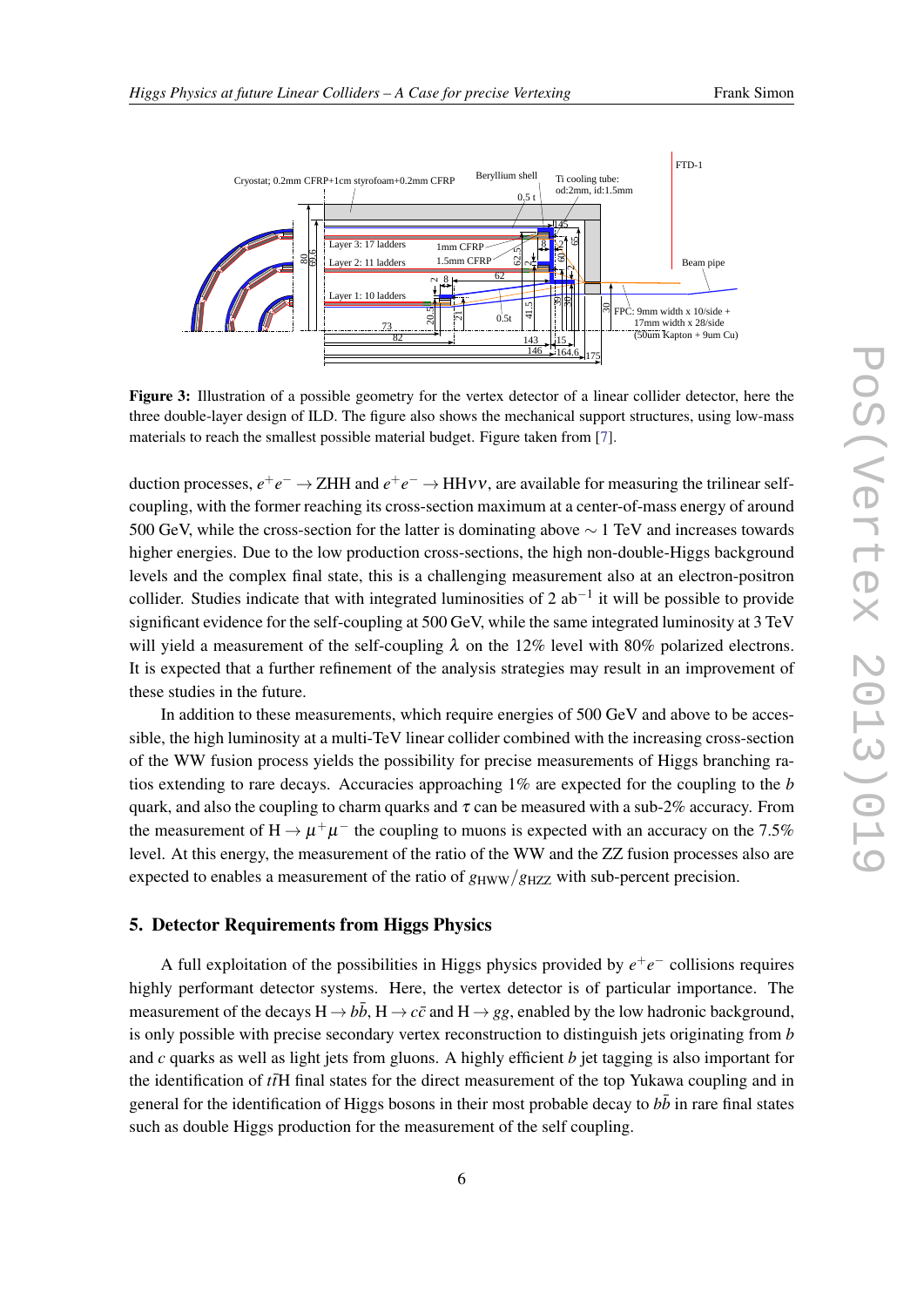<span id="page-6-0"></span>

Figure 4: Expected precision of model-independently measured couplings to fermions and bosons assuming Standard Model couplings proportional to mass (left) and relative precision of coupling measurements (right) for a full linear collider Higgs physics program extending from 250/350 GeV up to the (multi-) TeV region in several energy stages.

The requirements of the physics program are met by a vertex detector which has an impact parameter resolution of  $\sigma_b <$  5  $\oplus$  10/ $p\sin^{3/2}\theta$   $\mu$ m. This results in the requirement of a single point spatial resolution of  $\sim$  5  $\mu$ m or better near the interaction point, a very low material budget of a few permille *X*<sup>0</sup> per layer, pixel occupancies not exceeding a few % and a first detector layer as close as possible to the interaction point. Several technologies under study have shown or are expected to be capable of reaching these resolution goals while at the same time achieving very low material budgets, among them CMOS active pixel sensors, DEPFET sensors and fine-pitch CCDs as well as hybrid pixel detectors, silicon-on-insulator and 3D-integrated sensors, with more details given in [[7](#page-7-0), [12](#page-8-0), [13\]](#page-8-0). In particular the latter three options, while still further from demonstrating the required performance or even feasibility, offer the possibility for precise time stamping, which is particularly relevant for a vertex detector for CLIC.

Figure [3](#page-5-0) shows one example for the implementation of a vertex detector at linear colliders, taken from the ILD detector concept. The design consists of three double layers, with the mechanics based on low-mass materials to reach the smallest possible material budget. In addition to a barrel detector, forward tracking is typically provided either by pixel or silicon strip discs.

Besides these requirements imposed on the vertex detector, there are additional performance goals originating from the Higgs physics program. For the model-independent measurement of the HZ production cross section, and with that of the measurement of the coupling *g*<sub>HZZ</sub>, excellent momentum resolution of the tracking system is required to achieve the highest possible significance in the  $Z \to \mu^+\mu^-$  and  $Z \to e^+e^-$  final states. This in turn requires a low material budget all throughout the inner and main tracker regions as well as a main tracker with high spatial resolution. A precise jet energy resolution, provided by particle flow event reconstruction [\[14](#page-8-0)] and highly granular calorimeters, provides the potential to extend the model-independent ZH cross-section measurements to  $Z \rightarrow q\bar{q}$  decays, and contributes to the explicit reconstruction of Higgs events with hadronic final states.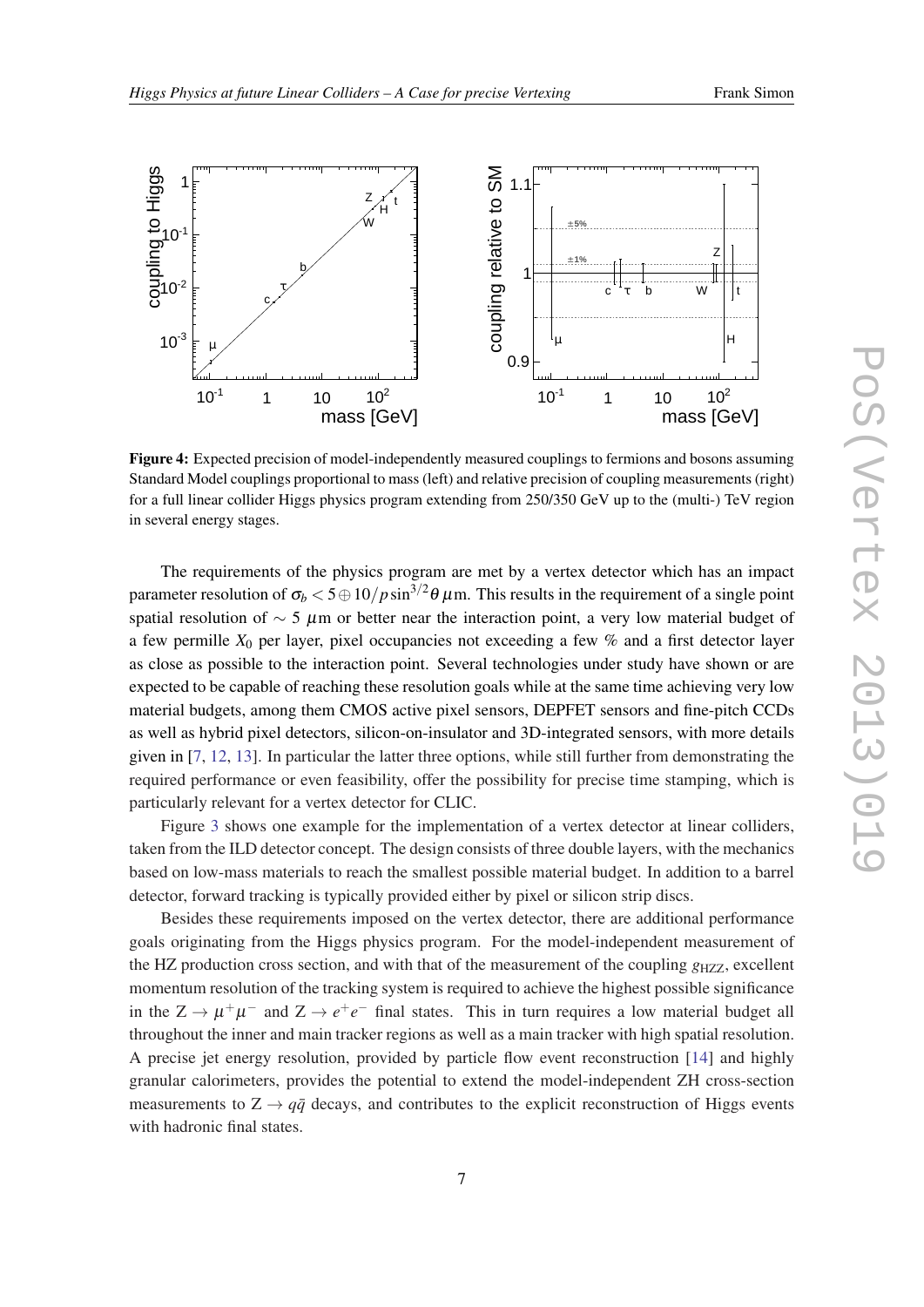<span id="page-7-0"></span>The designs of the detector concepts for linear colliders reflect these requirements originating from the Higgs physics program as well as the demands imposed by other physics goals such as the search for and the spectroscopy of New Physics and precision Standard Model measurements. They are met with low-mass, high resolution vertex and main trackers, highly granular electromagnetic and hadronic calorimeters, close-to hermetic coverage also of the forward region and strong solenoidal fields with the magnet coil outside of the calorimeters. Further details on the ILD and SiD concepts for ILC and on the detector concepts for CLIC based on the ILC detectors are given in [7, [12](#page-8-0)].

### 6. Summary

Following the discovery of a new boson consistent with the Standard Model Higgs, a linear collider is an excellent option for a comprehensive study of this new form of matter to fully explore the nature of electroweak symmetry breaking. Irrespective of the technology choice for such a collider, its flexibility in energy, further increased by a staged construction, together with the moderate complexity of the final states in  $e^+e^-$  collisions, provides the prerequisites for a precise measurement of the properties of this particle substantially beyond the capabilities of the LHC. This includes the measurement of the coupling to fermions and bosons in a model-independent way, illustrated in Figure [4](#page-6-0), the measurement of mass, spin and CP quantum numbers, and direct access to the Higgs potential through the measurement of the trilinear self-coupling. A comprehensive Higgs physics program at a linear  $e^+e^-$  collider spans a wide energy range, making full use of the capabilities of the accelerator. Such a program also imposes strict requirements on the detector systems. Of particular importance here is the vertex detector, which has to be capable to separate *b*, *c* and light jets to enable a comprehensive measurement of the Higgs couplings to different fermions, and to allow the identification of complex, low-cross-section final states. In addition, high-resolution tracking for charged leptons is mandatory to achieve the best possible model-independent measurement of the coupling to the Z boson, which is further supported by an excellent jet energy resolution.

## References

- [1] G. Aad *et al.* [ATLAS Collaboration], Phys. Lett. B **716** (2012) 1 [arXiv:1207.7214 [hep-ex]].
- [2] S. Chatrchyan *et al.* [CMS Collaboration], Phys. Lett. B 716 (2012) 30 [arXiv:1207.7235 [hep-ex]].
- [3] R. S. Gupta, H. Rzehak and J. D. Wells, Phys. Rev. D 86 (2012) 095001 [arXiv:1206.3560 [hep-ph]].
- [4] T. Behnke, J. E. Brau, B. Foster, J. Fuster, M. Harrison, J. M. Paterson, M. Peskin and M. Stanitzki *et al.*, arXiv:1306.6327 [physics.acc-ph].
- [5] P. Lebrun, L. Linssen, A. Lucaci-Timoce, D. Schulte, F. Simon, S. Stapnes, N. Toge and H. Weerts *et al.*, arXiv:1209.2543 [physics.ins-det].
- [6] F. Simon, PoS ICHEP 2012, 066 (2013) [arXiv:1211.7242 [hep-ex]].
- [7] T. Behnke, J. E. Brau, P. N. Burrows, J. Fuster, M. Peskin, M. Stanitzki, Y. Sugimoto and S. Yamada *et al.*, arXiv:1306.6329 [physics.ins-det].